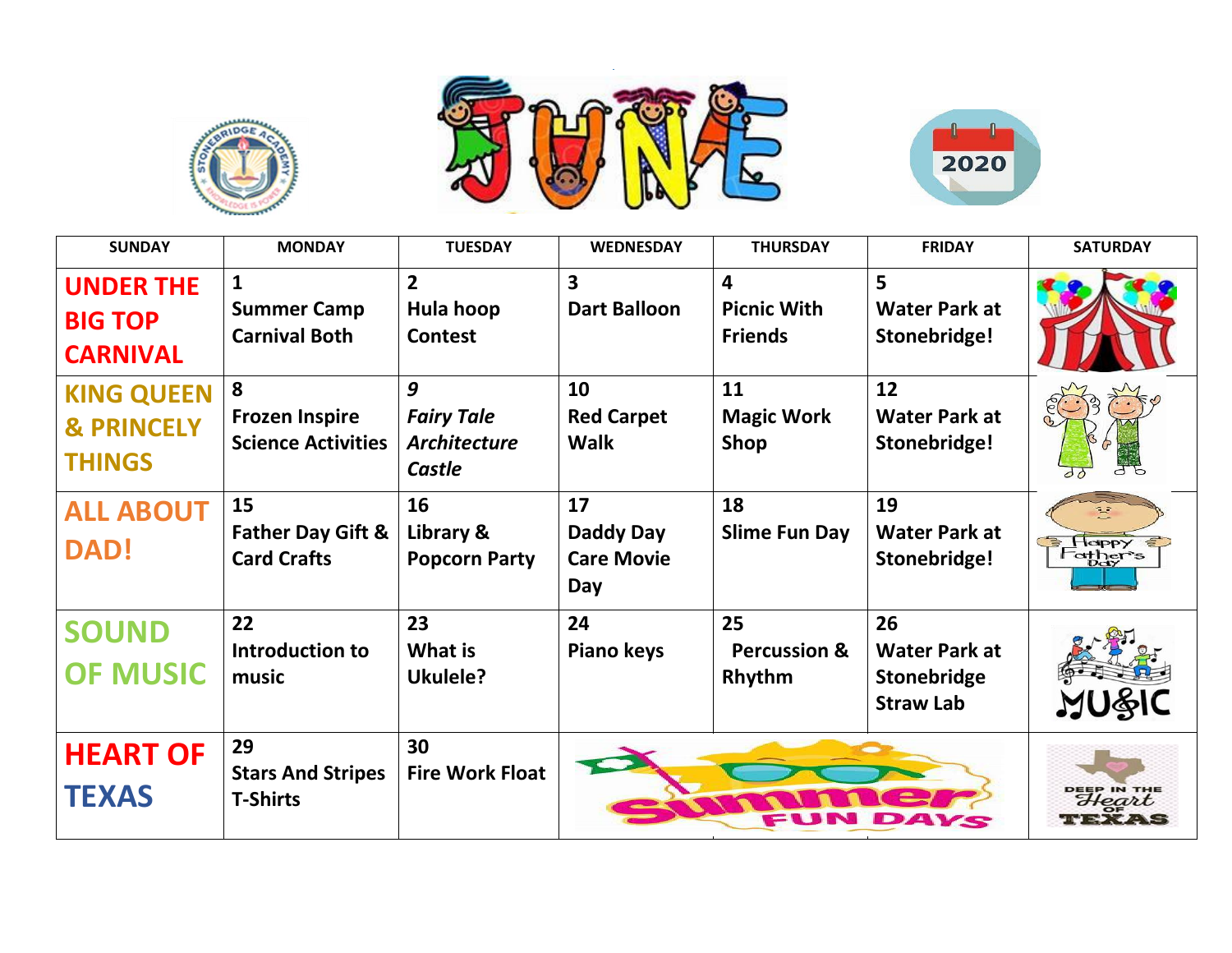





| <b>SUNDAY</b>                               | <b>MONDAY</b>                                          | <b>TUESDAY</b>                               | <b>WEDNESDAY</b>                                               | <b>THURSDAY</b>                                    | <b>FRIDAY</b>                                                      | <b>SATURDAY</b>   |
|---------------------------------------------|--------------------------------------------------------|----------------------------------------------|----------------------------------------------------------------|----------------------------------------------------|--------------------------------------------------------------------|-------------------|
| <b>HEART OF</b><br><b>TEXAS</b>             |                                                        |                                              | $\mathbf{1}$<br><b>Coloring</b><br><b>Contest</b>              | $\overline{2}$<br><b>Patriotic</b><br><b>Slime</b> | 3<br><b>CLOSED</b><br>Jrumm                                        | Rapi              |
| <b>WACY</b><br><b>GOOD</b><br><b>SPORTS</b> | 6<br><b>Make</b><br><b>Olympic Flag</b>                | $\overline{z}$<br><b>Potato</b><br>sack Race | 8<br><b>Hula Hoop</b><br><b>Contest</b>                        | 9<br><b>Obstacle Course</b><br>& Relay Race        | 10<br><b>Water Park at</b><br>Stonebridge!<br><b>Cotton Candy!</b> | <b>good Sport</b> |
| LIGHT,<br><b>CAMERA,</b><br><b>ACTION</b>   | 13<br><b>Charades</b>                                  | 14<br><b>Popcorn</b><br><b>Buckets</b>       | 15<br><b>Build your</b><br><b>Favorite</b><br><b>Character</b> | 16<br><b>Guess The</b><br><b>Movie</b>             | 17<br><b>Water Park at</b><br>Stonebridge!                         |                   |
| <b>PLACE TO</b><br><b>TRAVEL</b>            | 20<br><b>Music, Rock</b><br><b>Blues</b>               | 21<br><b>Make Own</b><br><b>Passport</b>     | 22<br><b>Exploring</b><br>Country                              | 23<br>Transportation<br><b>Crafts</b>              | 24<br><b>Water Park at</b><br>Stonebridge!                         |                   |
| <b>PETS</b>                                 | 27<br><b>Pet Paw Print</b><br><b>Art &amp;v Crafts</b> | 28<br><b>Pet Rocks</b>                       | 29<br>Pom Pom<br><b>Hermit Crafts</b>                          | 30<br><b>Bird Seed</b><br><b>Slime</b>             | 31<br><b>Water Park at</b><br>Stonebridge !                        | My Pet            |